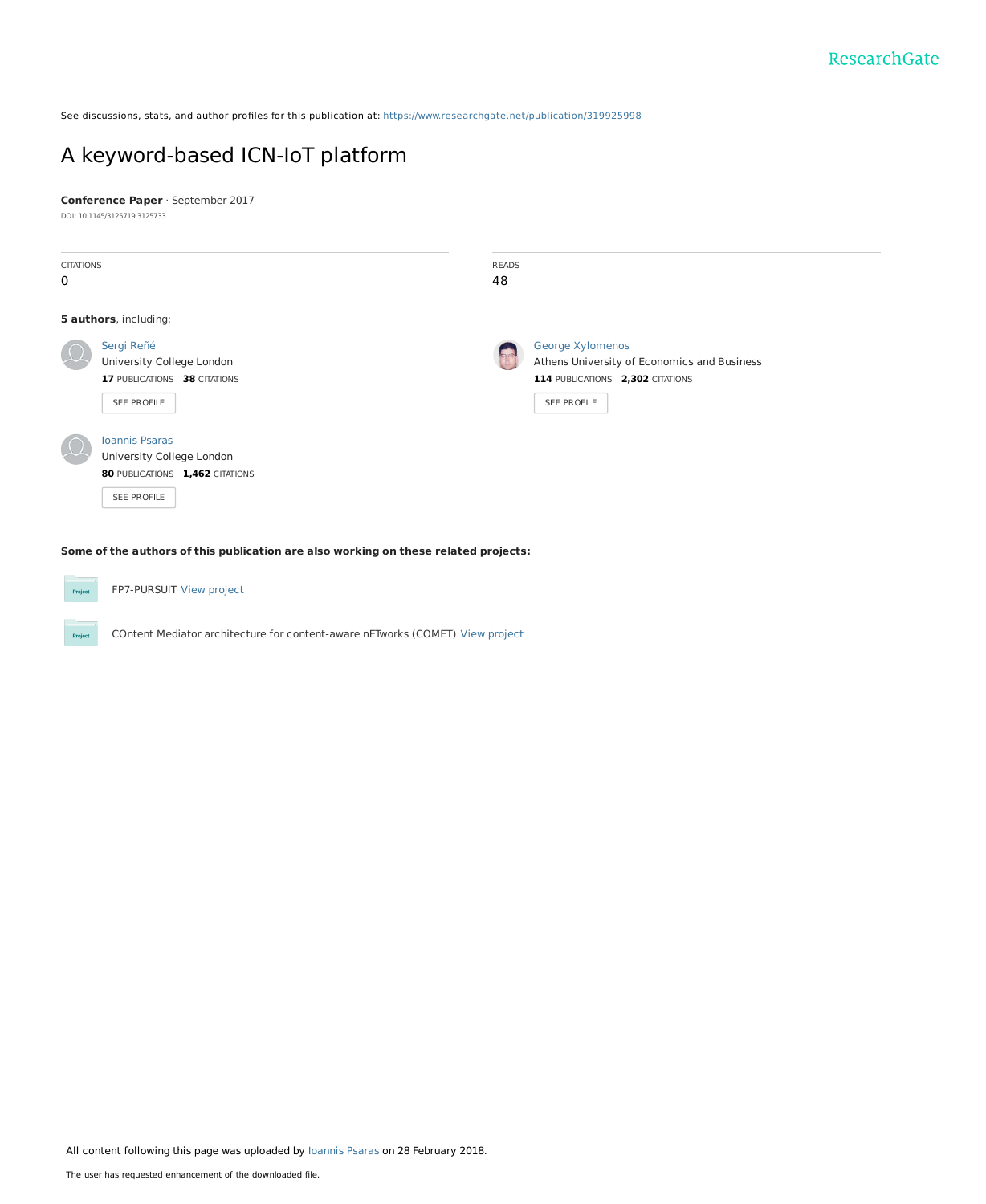# A Keyword-based ICN-IoT Platform

Onur Ascigil Dept. of Electrical & Electronic Engineering University College London o.ascigil@ucl.ac.uk

Sergi Reñé Dept. of Electrical & Electronic Engineering University College London s.rene@ucl.ac.uk

George Xylomenos\* Dept. of Informatics Athens University of Economics and Business xgeorge@aueb.gr

Ioannis Psaras Dept. of Electrical & Electronic Engineering University College London i.psaras@ucl.ac.uk

George Pavlou Dept. of Electrical & Electronic Engineering University College London g.pavlou@ucl.ac.uk

# ABSTRACT

Information-Centric Networking (ICN) has been proposed as a promising solution for the Internet of Things (IoT), due to its focus on naming data, rather than endpoints, which can greatly simplify applications. The hierarchical naming of the Named-Data Networking (NDN) architecture can be used to name groups of data values, for example, all temperature sensors in a building. However, the use of a single naming hierarchy for all kinds of different applications is inflexible. Moreover, IoT data are typically retrieved from multiple sources at the same time, allowing applications to aggregate similar information items, something not natively supported by NDN. To this end, in this paper we propose (a) locating IoT data using (unordered) keywords combined with NDN names and (b) processing multiple such items at the edge of the network with arbitrary functions. We describe and evaluate three different strategies for retrieving data and placing the calculations in the edge IoT network, thus combining connectivity, storage and computing.

# KEYWORDS

IoT, ICN, edge computing, NDN

## 1 INTRODUCTION

The Internet of Things (IoT) is becoming a reality in smart homes, smart buildings and smart cities [\[1\]](#page-7-0), producing huge amounts of sensor readings that need to be processed, possibly in order to control actuators. IoT can be applied to multiple scenarios, such as Intelligent Transportation System (ITS), smart grids, smart homes, health care applications or Building Management Systems (BMS). Multiple applicationlayer, cloud-based solutions have been proposed to process the huge amounts of data items produced by IoT devices, using IP to remotely manage IoT devices and pull data from them, with powerful cloud servers complementing the resource-constrained IoT edge  $(e.g., [2, 3])$  $(e.g., [2, 3])$  $(e.g., [2, 3])$  $(e.g., [2, 3])$  $(e.g., [2, 3])$ . However, cloudbased IP solutions are associated with long Round-Trip Times (RTTs) and are dependent on uncertain network connectivity.

In our view, localized processing at the edge of the network is the only way to offer adequate QoS for delay-sensitive applications, as well as to support applications where connectivity to the cloud is sporadic or impossible. Local processing decreases bandwidth consumption and provides better security and privacy, by avoiding the storage of sensitive data in the cloud (see Section [5.5\)](#page-6-0). Finally, sharing the cost of deploying IoT devices in the field across different applications is very hard when each device is only accessible to a remote cloud server for security reasons. Current cloud-based solutions could lead to tens of identical sensors being deployed side by side, each to serve a different application.

Information Centric Networking (ICN) has been proposed as a promising solution for IoT scenarios, as multiple ICN characteristics fit the IoT space. Naming data rather than endpoints greatly simplifies application design, also easing mobility as data names can be independent of location. Named data can be freely cached in the network, thus allowing resource-constrained IoT devices to be represented by a proxy gateway so as to reduce their communication needs. Different applications can share data based on their names, by using a security association between the application and the data, rather than with the endpoints producing such data. Moreover, named network functions [\[4\]](#page-7-3) can extend ICN with data processing inside the network, enabling the aggregation of data depending on the data consumer's request.

The most widely accepted ICN solution, Named-Data Networking (NDN) is based on hierarchical names, which easily lend themselves to naming aggregates of data. For example, in a BMS data names may be organized by location (e.g., /building/...), which simplifies applications needing to gather all data from a building. However, an application that wants to gather all data from temperature sensors, would prefer organizing names by sensor type (e.g., /temperature/...). Ideally, each application could use its own naming scheme, but that would require maintaining different routing state per application, which is currently infeasible [\[5\]](#page-7-4).

Instead of defining multiple hierarchical names for the same data, we propose using a keyword-based naming system to define IoT data available within an IoT domain (e.g., a company, a building, a city). Data within that domain is defined

<sup>\*</sup>Also with, Dept. of Electrical & Electronic Engineering, University College London (on sabbatical leave).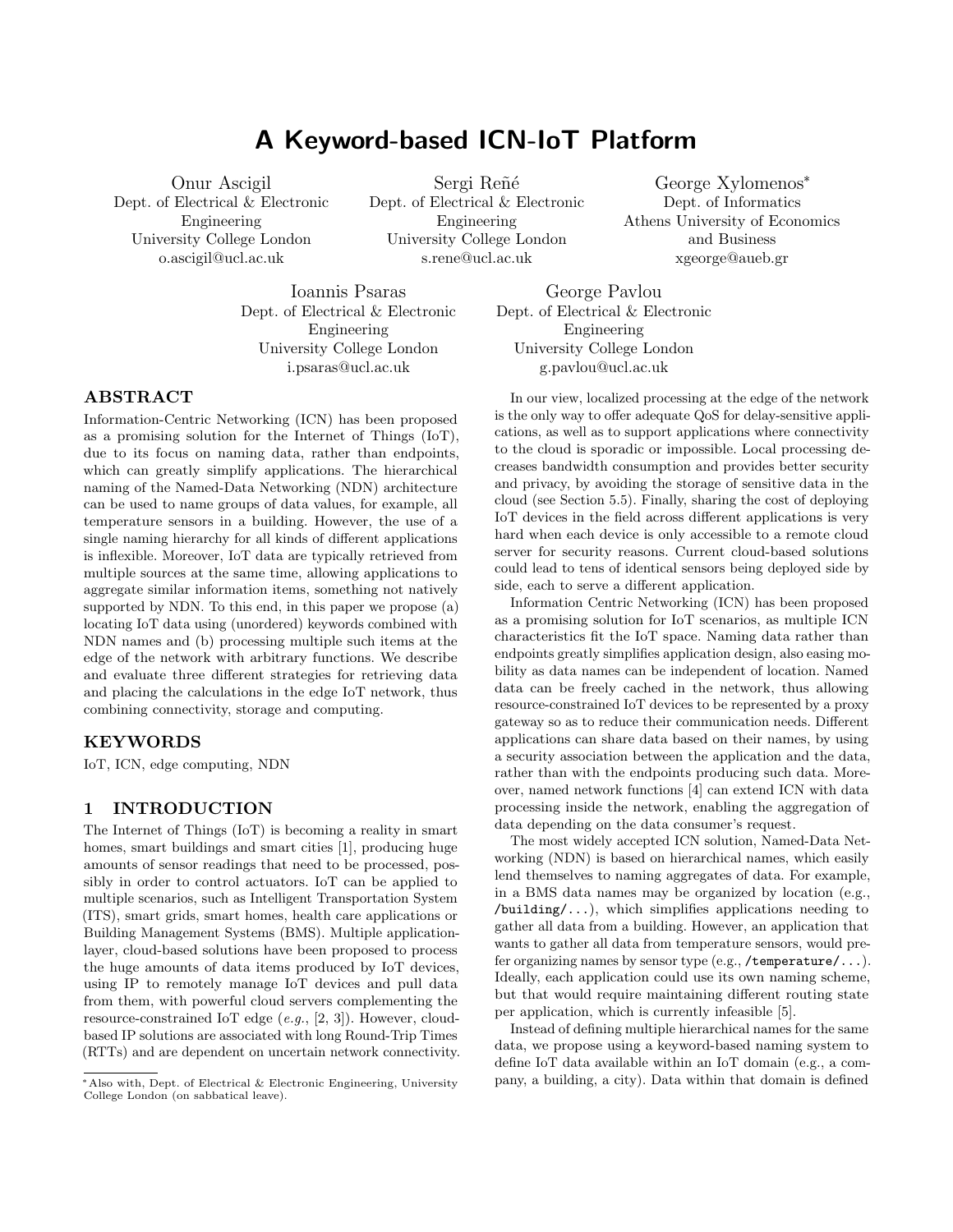by an (unordered) set of keywords such as #temperature, #RobertsBuilding, #Floor1, allowing each application to ask for a set of keywords that best describes the appropriate data. However, keywords cannot be aggregated as easily as hierarchical names, therefore we propose using names that consist of a hierarchical prefix, allowing NDN routing to be used to reach an IoT domain, and a set of keywords as a suffix, indicating specific data within that domain. To exploit available computing resources at the edge for data processing and aggregation, we propose adding a function name between these two elements to show how the gathered data should be processed, so as to return a single data item to the requester.

The contributions of this paper are as follows:

- ∙ We propose a flexible naming scheme combining NDN names as domain identifiers, keywords to indicate data sets and function names to process these data.
- ∙ We propose a hybrid NDN and keyword-based routing ICN solution for IoT, combining the scalability of hierarchical naming with the flexibility of keywords.
- ∙ We propose and evaluate three different strategies for locating data and performing computations within the edge IoT domain, offering some preliminary results.

The rest of the paper is organized as follows. In Section [2](#page-2-0) we discuss the tag-based ICN routing scheme upon which our work is based, while in Section [3](#page-2-1) we describe our proposed IoT platform. Preliminary performance results about three proposed function placement strategies are presented in Section [4.](#page-4-0) We consider various extensions for further research in Section [5.](#page-5-0) We discuss related work in Section [6](#page-7-5) and conclude and discuss future work in Section [7.](#page-7-6)

# <span id="page-2-0"></span>2 TAG-BASED ICN ROUTING

Our keyword-based platform has been inspired by TagNet, an ICN architecture using tags to name content items at the global level, albeit without function execution facilities [\[6\]](#page-7-7). In this section we present TagNet and explain how our platform diverges from it, due to its focus on IoT and edge computing.

In TagNet, data are identified by content descriptors, while nodes are identified by host locators. A content descriptor is a set of location-independent tags, chosen by the application to describe a content item. Each content descriptor is represented as a Bloom filter. In [\[7\]](#page-7-8), Papalini et al. use 192-bit Bloom filters with seven hash functions to store content descriptors with no more than 15 tags in order to ensure that false positives (in lookups) are extremely rare.

The matching relation in TagNet is defined as a subset relation between sets of tags. A descriptor  $R$  in a content request matches a content item  $C$  if the request includes all tags (and maybe more) of the publication  $(R \supseteq C)$ . For example, a request with descriptor {temperature, Floor1} would match an item with descriptor {Floor1}. In our platform, we use the reverse relation, that is, matching implies that  $(C \supset R)$ , as we want a request for {temperature} to match

a content item {temperature, Floor1}, so as to allow groups of content items to be expressed in a compact manner.

TagNet uses trees for routing, but since using a single tree for all routing can lead to stretched routes between some nodes, multiple trees are used, so packets need to include a tree identifier in their header. For each tree, a node maintains a list of the descriptors announced by all the nodes reachable through that neighbor, that is, a list of Bloom filters. When a router receives a packet with a request descriptor  $R$ , it forwards the packet towards each neighbor that has announced a matching descriptor, making sure that the total fanout of the request will not exceed a limiting factor  $k$ . The goal is to find a single item matching the request. In our platform, we expect to receive multiple content items with a single request for further processing, therefore matching uses the reverse rule than TagNet, which leads to more matches, and we do not limit the fanout - we can potentially reach the entire tree.

When a content request reaches a matching data item, the item needs to be returned to the requester. While in NDN requests leave breadcrumbs behind them, in TagNet they are forwarded over the same tree used for the request. To achieve this, the nodes in each tree are labeled using the TZ algorithm [\[8\]](#page-7-9), which allows any node to forward a packet using only the TZ-label of that node and the TZ-label of the destination. In TagNet then, each request carries the TZ-label of the requester, called the host locator of that node, to allow data items to be returned without maintaining per request state in the network. In our platform, we only use a single tree rooted at the border router between the IoT domain and the Internet, with requests traveling down the tree and responses traveling up the tree, leading to simplified routing and no need to carry TZ-labels.

# <span id="page-2-1"></span>3 KEYWORD-BASED ICN-IOT

In this section we provide a description of our keyword-based ICN-IoT platform. We describe the naming scheme developed for our platform, the forwarding operation for requests and responses, three different strategies for data retrieval and processing, and provide a step-by-step example.

### 3.1 Naming scheme

<span id="page-2-2"></span>

Our naming scheme needs to (a) locate an IoT domain across the Internet, (b) identify (individual or groups of) data values within that domain and (c) express processing requirements over these values. Taking these features into account, names are composed of three parts (see Figure [1\)](#page-2-2):

Hierarchical Part. It uniquely names the IoT domain that the information belongs to, using the hierarchical naming scheme of NDN; as NDN matches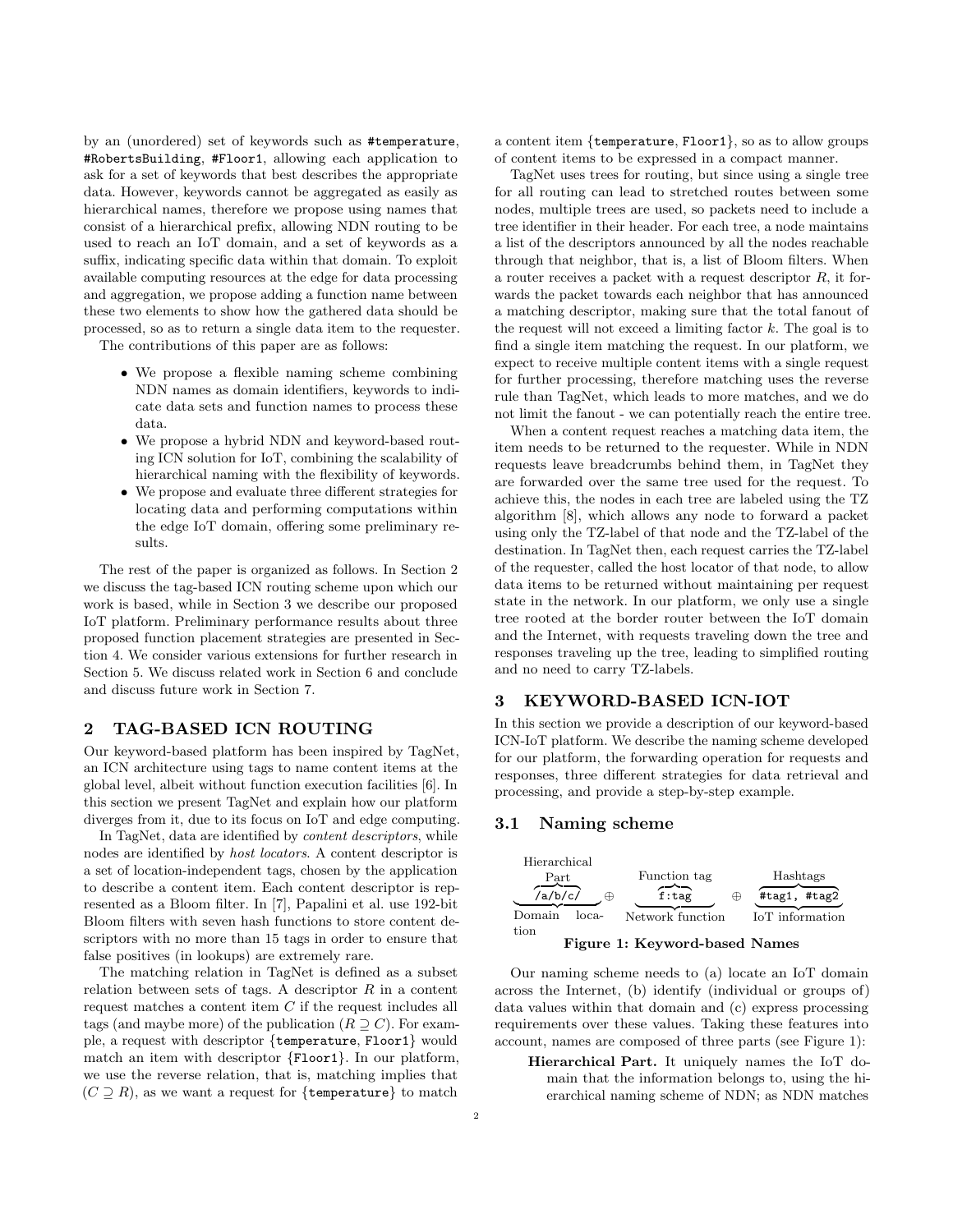prefixes, it offers compatibility with NDN outside the IoT domain. Network administrators can define their own hierarchical name spaces, enabling communication between different campuses or networking domains e.g., /ucl/london/bloomsbury/.

- Function tag. It consists of a single (mandatory) function tag, which describes the function that should process the set of IoT data described by the hashtags. If no processing is desired, an identity function tag is used.
- Hashtags. It comprises a set of hashtag-like keywords, which are used to describe the IoT data that need to be retrieved for processing by the function. The semantics of the hashtags depend on the data provided by the local sensors; we can even have tags describing processed data, rather than the raw data produced by the sensors.

In the example of the BMS application, the complete name included in a user request can have the fixed hierarchical part /ucl/london/bloomsbury naming the UCL London campus, the function name f:average and the hashtags #RobertsBuilding, #Temperature; these indicate that we want to get the average of the temperature sensors in the Roberts Building. The corresponding data items are gathered and processed by the network, and the requester eventually receives the average value. A similar naming scheme with hierarchical and tag-based components has been used in the context of mobile computing for naming applications and their parameters [\[9\]](#page-7-10).

### 3.2 Request and content routing

The routing operation in our platform is a hybrid, based on a modified version of the tag-based routing of TagNet [\[7\]](#page-7-8) for the local IoT domain and regular NDN forwarding [\[10\]](#page-7-11) outside that domain. The modifications assume that the goal of the system is processing a set of IoT data in the local domain, before a result is sent to the Internet, using a flexible and scalable keyword-based naming scheme.

Using the hybrid naming scheme introduced above, outside an IoT domain, requests for content, called Interests in NDN, are routed using normal NDN forwarding, using the hierarchical prefix of the full name; the hierarchical part is advertised by the border router between the IoT domain and the Internet. Once an Interest reaches the border router, the hierarchical part is ignored and the Interest is routed based on the tags included in the name after the hierarchical prefix. If no function tag is included in the request, the border router could use a default function such as  $f:any (i.e.,$ return any data matching the requested tags). If no hashtags are included in the request, or there are no matching data in the IoT domain, the border router will send a negative acknowledgment towards the consumer.

Routing takes place over a single tree, with its root being the border router. If the physical topology is not a tree, a spanning tree algorithm is used to create a tree on top of the actual topology. Furthermore, we assume that all

content requests originate from the root (border router) and, therefore, all final responses need to be returned to the root. This means that each node only needs to know which of its links lead to the root in order to return any results.

To locate content items, we reuse the TagNet scheme, that is, each content item is labeled with a Bloom filter that indicates the keywords it is associated with, and each node in the tree maintains a predicate for each of its downstream links, that is, a list of Bloom filters, indicating what content items are available via this link. Unlike TagNet, a request in our scheme matches a content item if its Bloom filter is a subset of the item's Bloom filter. This allows merging Bloom filters in the upstream direction (they become more permissive), at the cost of introducing false positives. In contrast, if Bloom filters were merged in TagNet, they could lead to false negatives (they would become more restrictive). Any content item matched, whether at its origin node or an intermediate cache, is returned towards the root, by following the links leading to the root at each node. Note that we use neither breadcrumbs nor TZ-labels for this. In contrast to [\[11\]](#page-7-12) which proposes an elaborate scheme for gathering multiple responses to a single query, since we do not maintain per request state in the IoT domain, we can gather any number of results after a query; this is sensible in a system where sensors may fail or get disconnected. By implication, functions need to be able to process an arbitrary number of arguments.

Note that we do not maintain the one Interest-one Data  $(i.e., hop-by-hop flow balance)$  principle of NDN within the IoT domain, where only keyword-based routing is used. However, a single data packet is returned from the IoT domain for each arriving Interest, maintaining the one-in, one-out principle for the NDN-based portion of the network.

Data can be cached anywhere in the tree of the IoT domain, both in processed and raw data form, to satisfy further requests for the same information. However, for processed data, the matching should be exact and include all hashtags and the same function tag, since in this case we should send back a single, specific data item and not a set of matching data to be processed.

### <span id="page-3-0"></span>3.3 Function placement and execution

In current cloud-based systems, all data required to execute a function like Average need to be individually fetched from IoT nodes to a cloud server, so that the function may process them. In our platform, the obvious place to execute a function would be the border router, since all data items converge there in our routing scheme; also, this allows returning a single piece of data over the NDN compatible part of the network, rather than a set of values. Therefore the first strategy called Naive is the most straightforward one: process everything in the root node of the IoT domain.

However, even in a simple IoT domain, like a university campus, we may have many levels in the routing tree, for example, building, floor, area, gateway, sensor: many simple sensors can connect to a gateway node (e.g., a Raspberry Pi), with the gateway connecting over short range radio (e.g.,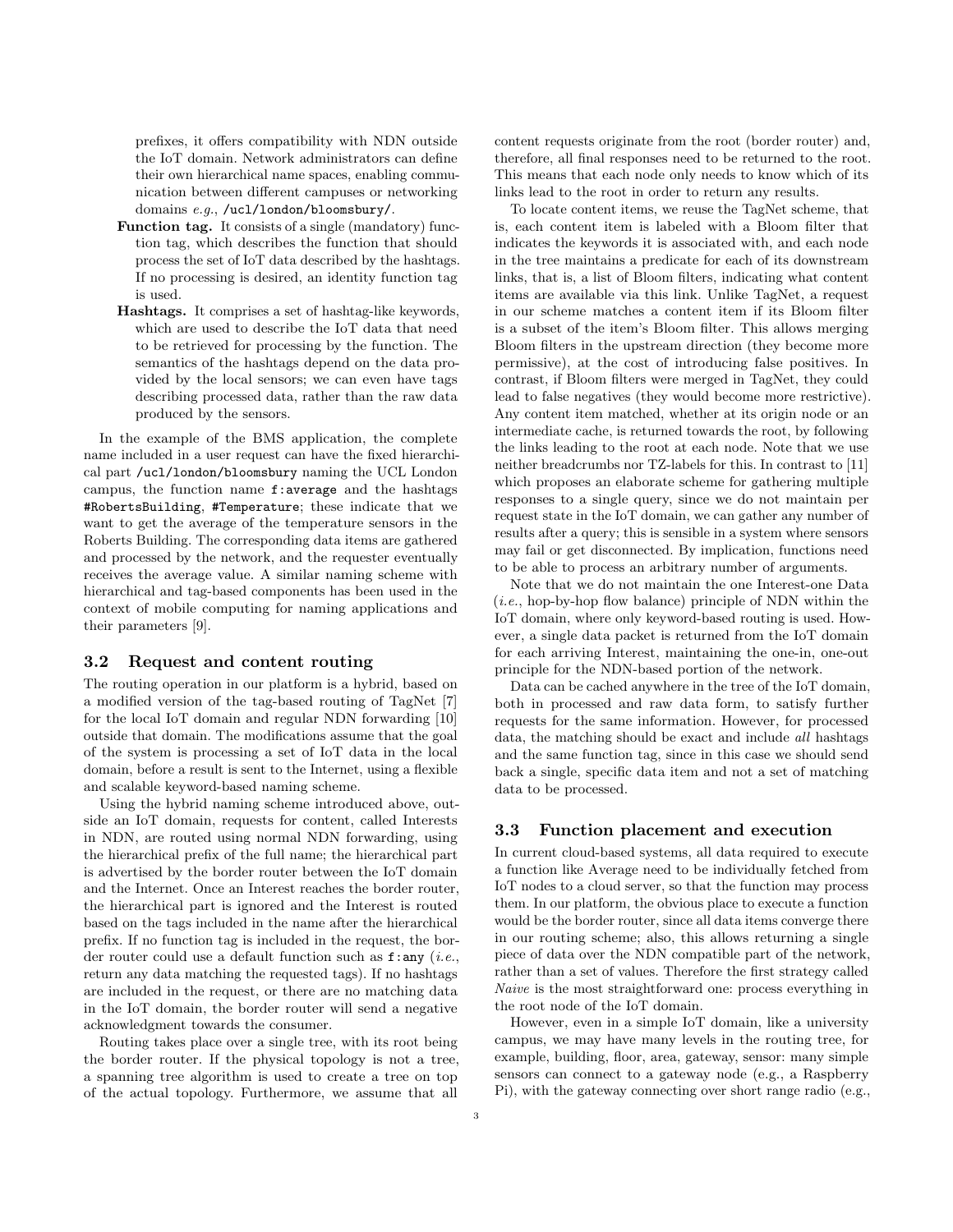UWB or Bluetooth) to an area controller, and so on until the root. It therefore makes sense to push calculations closer to the source of the data, to avoid fetching large numbers of content items to the border router. Assuming that all nodes are capable of computing a function, the second strategy named Minimum transfer executes the calculation at the lowest level node where requests are branching in multiple directions. Starting from the root, if more than one downstream links match the request, then the calculation will be performed there; if only one link matches though, we repeat this procedure at the child node reachable via this link. This placement decision can be trivially made as the request propagates from the root towards the leaves. The node chosen for the calculation is indicated in the request and as data items are returned up the tree, when they reach that node they are stored temporarily. When the function executes, its results are pushed upstream to the root.

Although pushing calculations downstream reduces the bandwidth consumed by content item transmissions, it is reasonable to expect that nodes closer to the edge will have fewer resources available (e.g., Raspberry Pis at the lowest levels, with OpenWRT access points at higher levels). Such provisioning of hierarchically increasing resources has been proposed for edge-clouds to better cope with fluctuating demand [\[12\]](#page-7-13). We could thus consider how loaded a node is, by examining the expected completion time of the desired function at that node. Therefore, we propose a third strategy named Least congested for function placement and execution, as a simple modification of the previous algorithm, that calculates this metric at each candidate node as we go down the tree, including in the request the currently least loaded node. This is done in order to not overload the root node under the naive strategy. As a result, the calculation will take place at the least loaded node between the root and the first branching node of the request, reducing completion time but increasing bandwidth overhead. Data and function results are returned upstream as in the previous algorithm.

Similar strategies that consider data transfer [\[13\]](#page-8-0) and computational congestion [\[14\]](#page-8-1) costs have been proposed in the context of request dispatching and service placement in edge-clouds.

### 3.4 An example

We can now provide a complete example of how our system would operate, referring to the simple topology shown in Fig. [2,](#page-4-1) depicting the three strategies.

- (1) An application issues an interest with the hierarchical prefix of the IoT domain plus a function tag and the data hashtags describing the IoT data, which indicates that it wants the average temperature at the UCL campus of the first floor of a certain building.
- (2) The NDN nodes (not shown) forward the interest towards the IoT domain following the regular NDN longest-prefix match rule towards the /ucl/campus IoT domain.

<span id="page-4-1"></span>

Figure 2: Keyword-based multi-data retrieval and processing in an IoT domain

- (3) The interest reaches the border router of the IoT domain, which keeps the pending interest in its PIT and creates a request including the function tag (f:average) and the content tags (#temperature, #building1, #room1) into the IoT domain.
- (4) As multiple gateways have temperature sensors for the tags included, the request branches at the Floor 1 node. Depending on the evaluation strategy, either the identifier of the root node (Naive strategy), the first branching node (Minimum transfer strategy), or the node that would complete the calculation first between the root and the first branching node (Least congested strategy) will be entered into each request.
- (5) Each node with data matching the keywords returns its latest temperature value and pushes the request towards the root. Nodes with no data send a negative acknowledgment to avoid using timers. The tags are used to match data in the reverse manner than in TagNet, that is, a less specific request matches a more specific entry (the request's Bloom filter is a subset of the routing entry's Bloom filter).
- (6) All data are gathered for processing at the node included in the request, where the Average function is executed and the result is returned up the tree to the Border router.
- (7) The border router uses its PIT to return the request to the originating node, encapsulating the result in an NDN data packet that includes all the parameters of the request in the hierarchical name.

### <span id="page-4-0"></span>4 PRELIMINARY RESULTS

We now present a preliminary evaluation of the three mechanisms proposed in Section [3.3](#page-3-0) for the retrieval and processing of IoT data. We evaluate these three strategies using a packetlevel, discrete time event simulator based on Icarus [\[15\]](#page-8-2), which is publicly available. $<sup>1</sup>$  $<sup>1</sup>$  $<sup>1</sup>$ </sup>

We simulate the three strategies using a border router node attached to a regular tree topology with a height of

<span id="page-4-2"></span><sup>1</sup>[https://github.com/oascigil/icarus](https://github.com/oascigil/icarus_iot) iot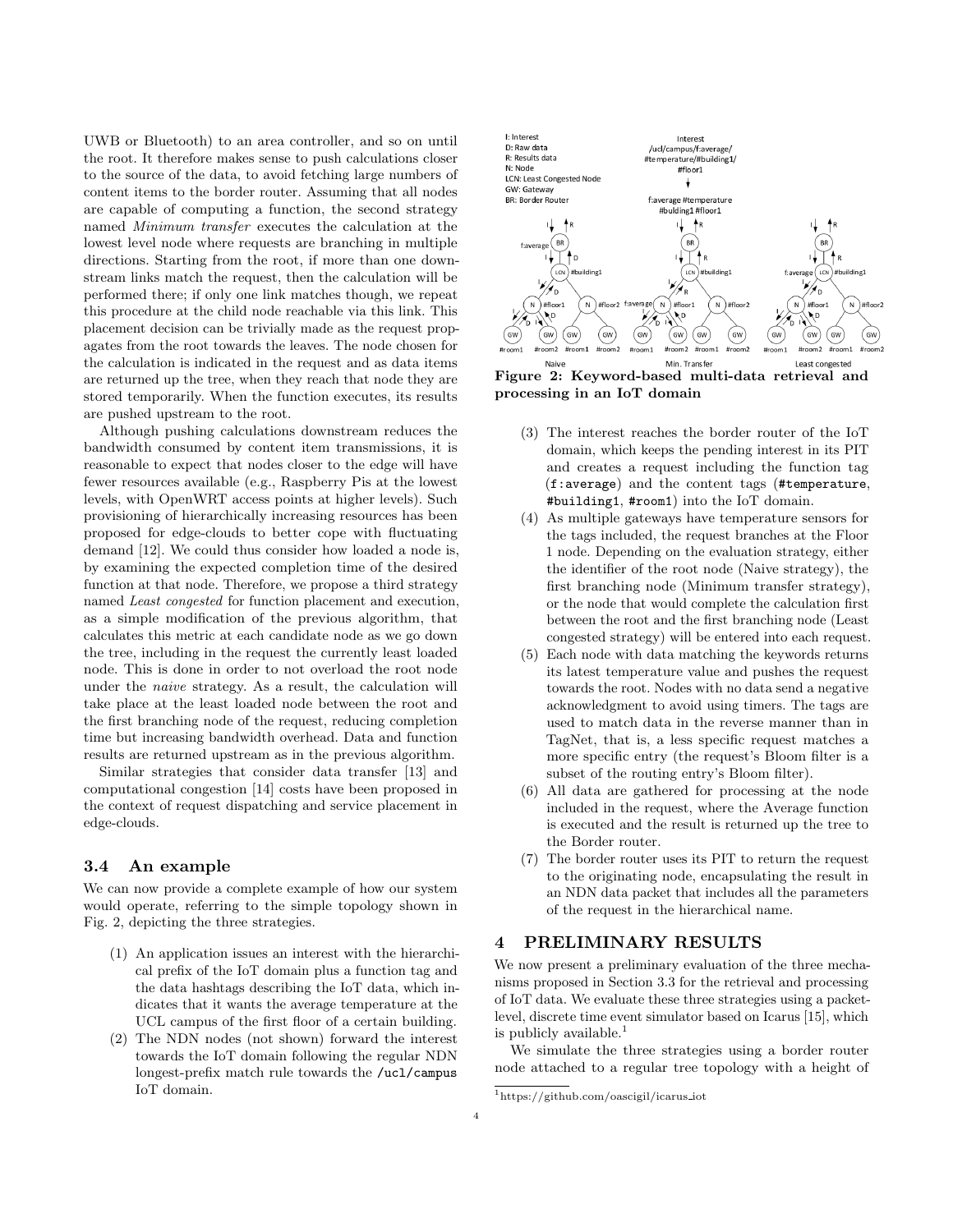<span id="page-5-2"></span><span id="page-5-1"></span>

<span id="page-5-3"></span>Figure 3: Simulation topology results

three and a branching factor of ten (for example, one building with ten floors, ten areas per floor and ten devices per area). The resulting tree topology contains a total of 1111 nodes. The leaf nodes act as gateways that collect and store data. We assume that all nodes in the topology have computational power to execute functions. We use a betweenness centrality metric to distribute computational resources (for the execution of functions) in terms of number of cores to the internal nodes of the tree, assigning only a single core to the gateway nodes, which are assumed to be low-power devices. With this assignment, the internal nodes that are higher up in the hierarchy obtain larger numbers of cores. More specifically, we initially assign a single core to each node in the topology including the gateway nodes  $(i.e.,$  leaf nodes), and then distribute a total of 50 additional cores according to the betweenness centrality of the nodes. The root node obtains the maximum number of cores in the topology with a total of 16 cores, and the rest of the internal nodes share the remaining 34 cores. We assume that all cores in the nodes are identical and offer the same execution times for identical tasks.

We assume 100 applications sending requests, each requesting data from up to five randomly selected sets of gateways. We further assume that requests from the same application require the same execution time, and that function executions are not parallelizable; therefore, a single core handles each individual application request. We randomly generate the execution times of each of the 100 applications with a mean of 100 ms. In this simulation, we ignore the data sizes and only consider propagation delays; each link in the topology has a propagation delay of 3 ms. The nodes execute functions using a thread pool model with each core picking up a task from an incoming task queue as it becomes available. The main source of latency in our simulations is the waiting time of requests in the task queues of nodes.

We assume that each application sends requests to the gateway node at the same rate. When evaluating the individual strategies, we set the average aggregate request rate of all the applications to be approximately the same as the average service time of the root node (*i.e.*,  $\approx 160$  requests/sec). This is done in order to not overload the root node under the *naive* strategy, which can only schedule functions in that node. We compare the strategies based on two metrics, namely the *completion time* and the *overhead*. The completion time is <span id="page-5-4"></span>the average time it takes for the requests to complete, *i.e.*, fetch data from gateways to one location, execute the function, and return results to the gateway node. The overhead metric is the average number of hops that data travel from gateways to the node executing the function.

In Figure 3, we demonstrate the performance of the three strategies. In Figure  $3(a)$  we can observe the average completion time for each request in ms, in Figure  $3(b)$  the overhead in number of hops, and in Figure  $3(c)$  the load distribution in number of functions processed for each level of the tree. Note that there are 4 levels from the Border router (level 0) to the gateways (level 3). As expected, the completion time and overhead of the naive strategy is the worst, while the least congested strategy achieves slightly higher completion time under the same load. On the other hand, the minimum transfer strategy moves data through the least number of hops, causing the least overhead among the three.

In Figure  $3(c)$  we see that the minimum transfer strategy moves some load from the root node to the gateways, with a very low load in intermediate nodes. This is due to the fact that it is very unlikely to retrieve data only from one subtree (especially at lower levels), when there is more than one randomly chosen gateway involved. The random choice process does not consider locality, therefore it can pick any one of the 1000 gateways. The execution takes place in the gateways only when a single gateway is involved in the request. On the other hand, the least congested node strategy puts more load in the root node than the minimum transfer strategy, since this node is more powerful than the rest and can allocate more processing power. As a result, even when it is possible to process the information closer to the source, the root node pulls most of the load. Depending on the objective and the load, the network can choose among the minimum transfer and the least congested node strategy. For instance, for lighter loads, the minimum transfer strategy can achieve sufficiently good performance. We plan to extend this work in the future with an optimal strategy, which will jointly optimize the completion time and overhead.

#### <span id="page-5-0"></span>**DISCUSSION** 5

In the following, we include a discussion of some aspects that, although not specifically addressed in this paper, are relevant for our scheme, and could be the target of further research.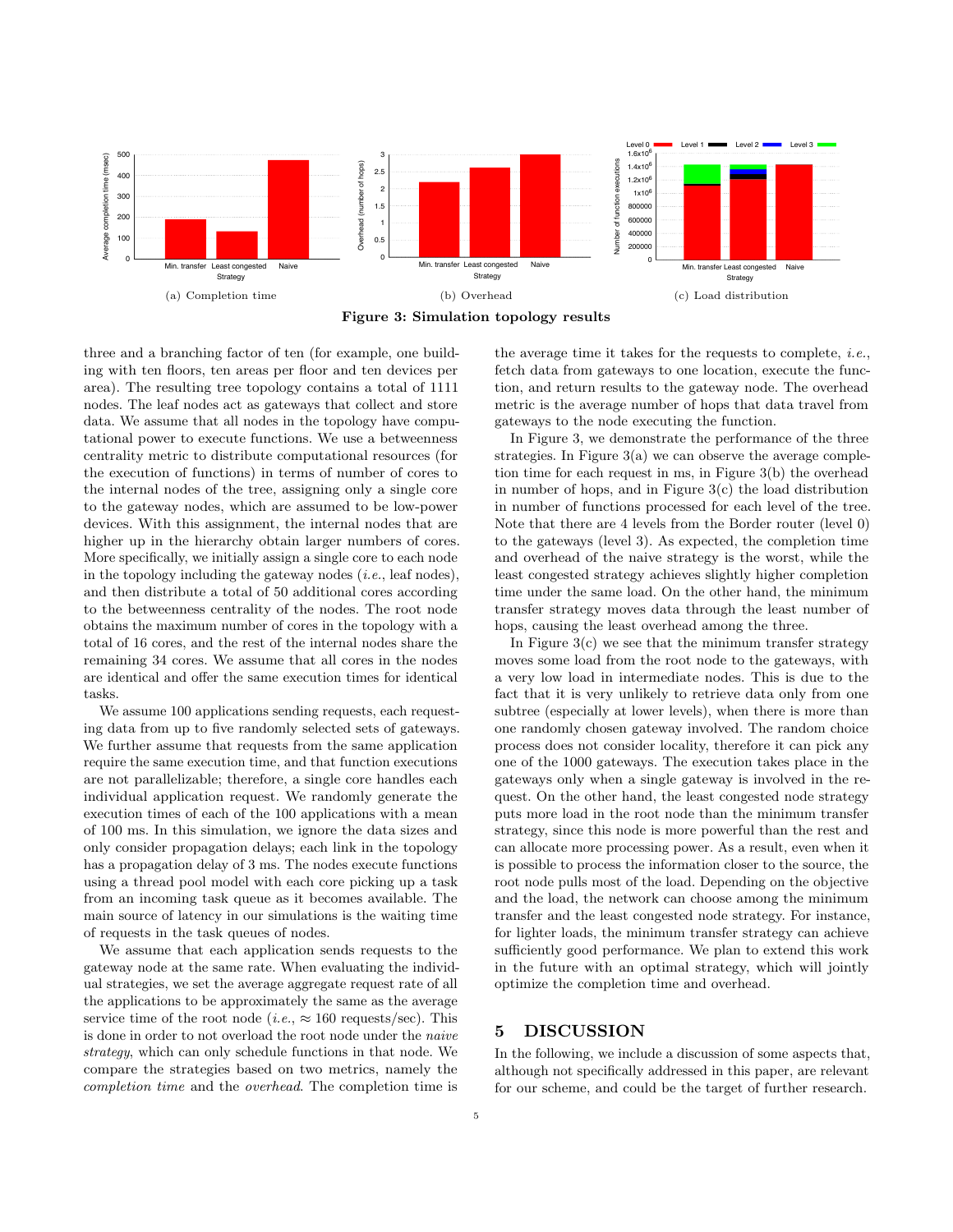# 5.1 IoT domain sizing

Although we have not made any specific assumptions on the size of the IoT domains so far, for security and administrative purposes it would not make sense for IoT domains to span the entire Internet. Normally, we would expect domains to belong to the same operator or owner, for example, a single organization, which would also ease the management of the keyword name space used, as well as simplify the mapping of domains to NDN names. The other limiting factor is the scalability of the routing system and, in particular, the information that needs to be maintained in order to perform matching based on keywords. Due to the tree topology used, nodes at higher levels would have to maintain more state. In [\[7\]](#page-7-8), it is shown that the much more complex TagNet scheme with its multiple trees can scale across very large networks. In addition, while in TagNet each node must maintain all the individual content descriptors available over each outgoing link, as, if these descriptors were aggregated, it could lead to false negatives, in our scheme we can merge descriptors, at the cost of introducing some false positives. This allows our scheme to do limited merging of content descriptors (for example, as long as no more than a specific number of 1's is in each Bloom filter). Also, false positives do not make our scheme fail, but just perform suboptimally: we may send requests down redundant paths and branch at a higher level than needed, thus pushing calculations closer to the root.

# 5.2 Routing scheme limitations

The tree-based routing scheme we have adopted, and in particular the use of a single tree, means that in a non-tree topology some routing paths may be stretched due to the need to follow the tree. In practice however, IoT deployments do have the form of a tree, that is, there are no cross links between IoT gateways, therefore using a single tree would not affect performance. As we do not use the TZ-labels of TagNet, packets can only travel from or to the root. In the schemes we have devised for function execution placement, we always use an ancestor of the nodes providing the actual data, so returning data naturally converge there. A more advanced placement scheme could choose other nodes, both for complexity and transport efficiency reasons. For example, if most of the data points in a query come from a single building, it would make more sense to gather there data points from the other buildings and execute the function, rather than to an ancestor node, to save on transmission bandwidth. To achieve this, we could adopt the TZ-labeling scheme to allow data to be routed to arbitrary tree nodes, with minimal cost in state (just the TZ-label of the current node).

### 5.3 Information time tags

How to deal with time when processing IoT information is a complex issue that, to the best of our knowledge, has not been finally settled in the ICN literature. Some solutions name processed data by using the timestamp of the oldest data value in the time interval [\[16\]](#page-8-3). In the IoT context and for our specific scheme, a reasonable means for the retrieval of processed information based on time would be to add more hashtags to the raw data items, reflecting the time of measurement. For instance, a raw data value could include multiple timing-related tags, such as #year, #month, #day, #hour, #minute and so on, including as many tags as required for a specific timing granularity. In the request, a consumer could include as many tags as required to process the required information  $(e.g., by month, by day or by our)$  and the processed information would be cached including the timing tags included in the request. This solution limits the interval times of the processed information that can be requested, but can easily name and match timing information in both raw data and processed form. Note that it is still possible to issue multiple requests to retrieve data over multiple time intervals and combine them, as NDN would do to in order retrieve multiple IoT information items, even for a single interval.

### 5.4 In-network data aggregation

Although our scheme is relatively simple to implement, we do not expect it to be used in very limited IoT devices. We instead expect designated network nodes (i.e., gateways, access points, routers) close to the sensors and actuators within an IoT domain to act as data aggregation points. Our tag-based routing is not used beyond those data aggregation points; this is why we assumed that all nodes are capable of executing functions. Sensor data can either be pushed to or can be periodically pulled by the aggregation points, using protocols specifically designed for constrained devices. In particular, we envision special network functions to be used to fetch sensor data and make them available in advance (e.g., for commonly requested information) or to activate actuators, instead of processing/aggregating data on-demand. Such network functions can subscribe to the raw data (e.g., required for an actuator decision) using a pub/sub model. For example, a network function could subscribe to any information items containing #BuildingName,#SmokeDetector, in order to automatically activate the fire extinguishers and trigger the fire alarm when necessary.

### <span id="page-6-0"></span>5.5 Privacy and security considerations

We argue that local processing of data within an edge IoT domain can provide better privacy and security compared to cloud-based systems that perform both storage and processing in the cloud. To that end, we envision a proxy reencryption (PRE) based access control scheme similar to the one proposed by Fotiou et al. [\[17\]](#page-8-4), which would allow encryption of processed IoT data before sending it to untrusted parties for better privacy and security. Using the proxy reencryption mechanism, a delegator (e.g., local processing node) can enforce the data access control policies of the IoT domain at an untrusted delegatee (e.g., remote storage services) when encrypted data are shared. More specifically, the delegator first encrypts the data using her public key and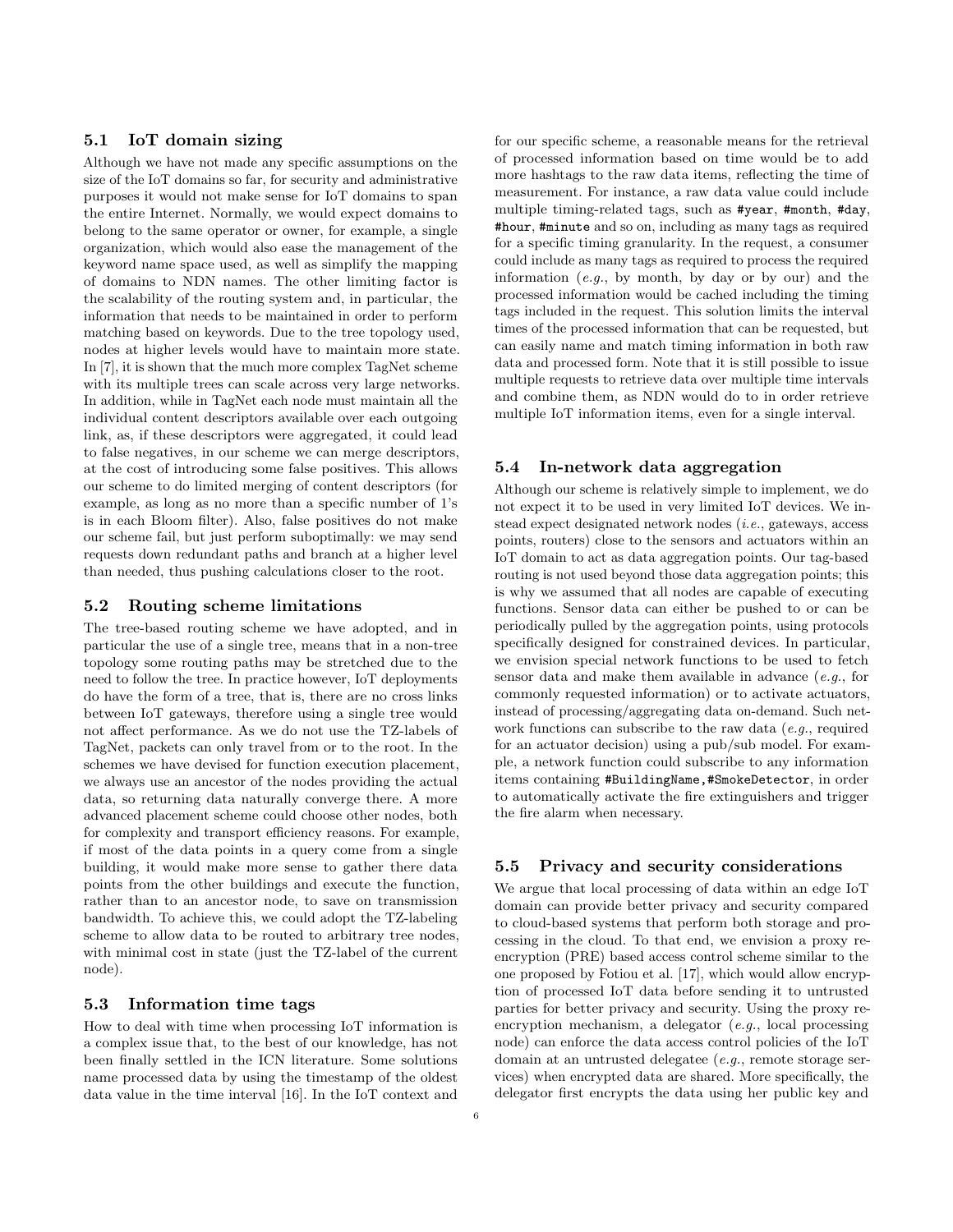then provides both the ciphertext and a set of re-encryption keys to the delegatee. The delegatee uses the re-encryption keys to transform the ciphertext in a way that only authorised users can decrypt using their private keys. A downside of this scheme is the encryption cost placed at the edge, although not at end IoT devices. We leave a detailed investigation of an edge IoT domain access control scheme for future work.

## <span id="page-7-5"></span>6 RELATED WORK

Many cloud-based solutions for IoT and smart cities exist, for example, AWS-IoT [\[2,](#page-7-1) [18\]](#page-8-5) is a solution based on Amazon Web Services. IBM has its own cloud-based solution for IoT using the IBM Watson IoT plaftorm [\[3\]](#page-7-2). ICN has received more attention in recent years, as it offers interesting features for IoT solutions due to its in-network caching and computing, de-centralization or energy efficiency  $(e.g., [19-21])$  $(e.g., [19-21])$  $(e.g., [19-21])$ .

In particular, NDN has been studied as a feasible solution to develop IoT solutions in [\[22,](#page-8-8) [23\]](#page-8-9). Implementing NDN for constrained devices can be a challenge, so multiple projects focused on implementing IoT solutions and prototypes based on NDN [\[24\]](#page-8-10) for sensors and IoT devices, also providing libraries to easily deploy NDN solutions in wireless sensors [\[25,](#page-8-11) [26\]](#page-8-12). Existing work in NDN for IoT includes different IoT scenarios and experiments, such as Building Management Systems (BMS) and Smart Homes [\[16,](#page-8-3) [27](#page-8-13)[–30\]](#page-8-14). Some effort has been also focused on enabling multi-source data retrieval in NDN [\[11\]](#page-7-12), an interesting feature for IoT communications, and also to enable push communications natively in NDN [\[31,](#page-8-15) [32\]](#page-8-16), which are suitable for IoT scenarios based on producer-driven events.

Mobile Edge computing on the other hand, has been studied for IoT and smart cities [\[1\]](#page-7-0) aiming at improved QoS, reduced latency and offloading traffic, pushing computing at the edge of the network. However, there is also some work on enabling edge computing for ICN, via the Named Function Networking (NFN) scheme [\[4\]](#page-7-3), with recent work focusing on using NFN over IoT scenarios [\[33\]](#page-8-17).

Nevertheless, there has been no previous attempt to combine the benefits of edge computing and keyword-based ICN for IoT, using tag-based routing and function execution at the edge to deal locally with the huge amounts of IoT data, offering high flexibility and improving overall resource utilization and efficiency.

# <span id="page-7-6"></span>7 CONCLUSIONS AND FUTURE WORK

The ICN community has recently been exploring the feasibility of ICN solutions, especially those based on NDN, for IoT. Some of these works have focused on multi-data retrieval, breaking the one interest - one data rule, or deploying NDN in resource-constrained devices. However, there is no existing solution for the limitations placed by NDN hierarchical names to IoT applications, so as to allow more flexibility in terms of naming. In this paper we have presented an ICN solution based on keywords and network functions that targets IoT data retrieval and local processing. We presented a

BMS use case and we evaluated three different strategies to fetch and process IoT data using our ICN-IoT platform. Our preliminary results show that a least congested node strategy is better in terms of latency, but a minimum tranfer strategy creates less overhead.

This work is a first step in the investigation of keywordbased and edge computing ICN solutions for IoT. We have started the discussion on multiple areas upon which our future work will focus, such as timing issues for network functions, plus routing, scalability and security issues. We also plan to extend our work with further investigation on strategies to optimize both the completion time and overhead when processing data in the IoT domain.

## ACKNOWLEDGMENT

This work has been supported by the EC H2020 UMO-BILE project (GA no. 645124), the EC H2020 ICN2020 project (GA no. 723014) and the EPSRC INSP fellowship (EP/M003787/1).

### REFERENCES

- <span id="page-7-0"></span>[1] T. Taleb, S. Dutta, A. Ksentini, M. Iqbal, and H. Flinck. Mobile edge computing potential in making cities smarter. IEEE Communications Magazine, 55(3):38–43, March 2017.
- <span id="page-7-1"></span>[2] AWS internet of things - securely connecting to the cloud. [https:](https://aws.amazon.com/iot/) [//aws.amazon.com/iot/.](https://aws.amazon.com/iot/)
- <span id="page-7-2"></span>[3] ibm.com - harness the power of iot. - ibm watson IoT. [https:](https://www.ibm.com/internet-of-things/) [//www.ibm.com/internet-of-things/.](https://www.ibm.com/internet-of-things/)
- <span id="page-7-3"></span>[4] Manolis Sifalakis, Basil Kohler, Christopher Scherb, and Christian Tschudin. An information centric network for computing the distribution of computations. In Proceedings of the 1st ACM Conference on Information-Centric Networking, ACM-ICN '14, pages 137–146, New York, NY, USA, 2014. ACM. [5] S. S. Adhatarao, J. Chen, M. Arumaithurai, X. Fu, and K. K.
- <span id="page-7-4"></span>Ramakrishnan. Comparison of naming schema in ICN. In 2016 IEEE International Symposium on Local and Metropolitan Area Networks (LANMAN), pages 1–6, June 2016.
- <span id="page-7-7"></span>[6] Michele Papalini.  $TagNet: A Scalable Tag-Based Information-$ Centric Network. PhD thesis, Faculty of Informatics of the Universit`a della Svizzera Italiana, 2015.
- <span id="page-7-8"></span>[7] Michele Papalini, Antonio Carzaniga, Koorosh Khazaei, and Alexander L. Wolf. Scalable routing for tag-based informationcentric networking. In Proceedings of the 1st ACM Conference on Information-Centric Networking, ACM-ICN '14, pages 17–26, New York, NY, USA, 2014. ACM.
- <span id="page-7-9"></span>[8] Mikkel Thorup and Uri Zwick. Compact routing schemes. In Proceedings of the Thirteenth Annual ACM Symposium on Parallel Algorithms and Architectures, SPAA '01, pages 1–10, New York, NY, USA, 2001. ACM.
- <span id="page-7-10"></span>Ioannis Psaras, Sergi Reñé, KV Katsaro, Vasilis Sourlas, George Pavlou, Nikolaos Bezirgiannidis, Sotirios Diamantopoulos, Ioannis Komnios, and Vassilis Tsaoussidis. Keyword-based mobile application sharing. In Proceedings of the Workshop on Mobility in the Evolving Internet Architecture, pages 1–6. ACM, 2016.
- <span id="page-7-11"></span>[10] Van Jacobson, Diana K. Smetters, James D. Thornton, Michael F. Plass, Nicholas H. Briggs, and Rebecca L. Braynard. Networking named content. In Proceedings of the 5th International Conference on Emerging Networking Experiments and Technologies, CoNEXT '09, pages 1–12, New York, NY, USA, 2009. ACM.
- <span id="page-7-12"></span>[11] Marica Amadeo, Claudia Campolo, and Antonella Molinaro. Multi-source data retrieval in IoT via named data networking. In Proceedings of the 1st ACM Conference on Information-Centric Networking, ACM-ICN '14, pages 67–76, New York, NY, USA, 2014. ACM.
- <span id="page-7-13"></span>[12] Liang Tong, Yong Li, and Wei Gao. A hierarchical edge cloud architecture for mobile computing. In Computer Communications, IEEE INFOCOM 2016-The 35th Annual IEEE International Conference on, pages 1–9. IEEE, 2016.